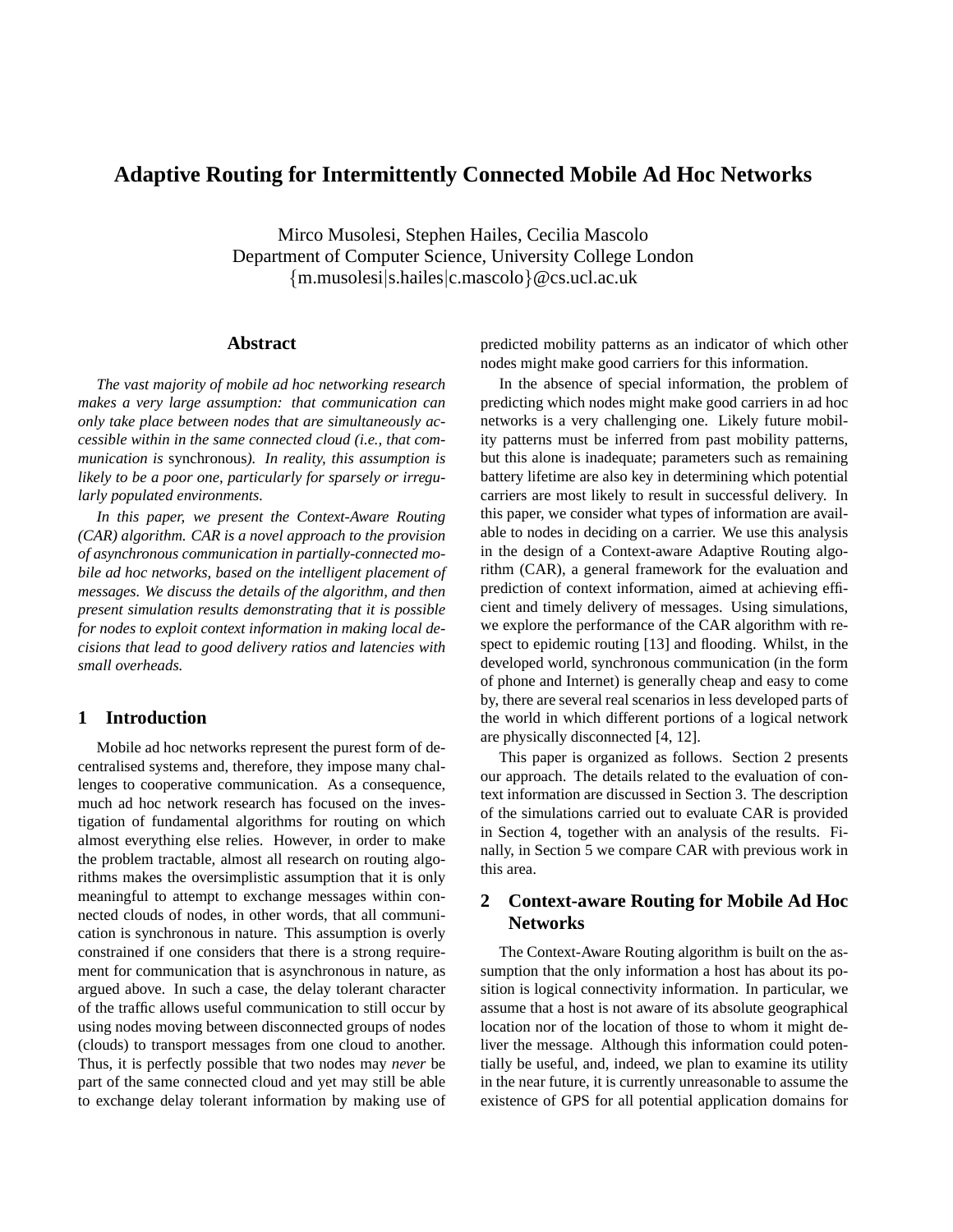this technology. Another basic assumption is that the hosts present in the system cooperate to deliver the message. In other words, we do not consider the case of hosts that may refuse to deliver a message.

The delivery process depends on whether or not the recipient is present in the same cloud as the sender. If both are currently in the same connected portion of the network, the message is delivered using the underlying synchronous routing protocol to determine a forwarding path. In the remainder of this paper we assume that a proactive routing protocol is used (in our simulations we employed DSDV [10]). Reactive protocols require different approaches to optimisation that would simply confuse the presentation and so are deemed to be outside the scope of this particular work.

If a message cannot be delivered synchronously, the best carriers for a message are those that have the highest chance of successful delivery, i.e., the highest *delivery probabilities*. The message is sent to one or more of these hosts using the underlying synchronous mechanism. Delivery probabilities are synthesized locally from context information such as the rate of change of connectivity of a host (i.e., the likelihood of it meeting other hosts) and its current energy level (i.e., the likelihood of it remaining alive to deliver the message). We define *context* as the set of attributes that describe the aspects of the system that can be used to optimize the process of message delivery. Since we assume a proactive routing protocol, every host periodically sends both the information related to the underlying synchronous routing (in DSDV this is the routing tables with distances, next hop host identifier, etc.), and a list containing its delivery probabilities for the other hosts. When a host receives this information, it updates its routing tables. With respect to the table for asynchronous routing, each host maintains a list of entries, each of which is a tuple that includes the fields (*destination*, *bestHost*, *deliveryProbability*). In this paper, we choose to explore the scenario in which each message is placed with only a single carrier rather than with a set, with the consequence that there is only a single list entry for each destination. When a host is selected as a carrier and receives the message, it inserts it into a buffer. The size of this buffer is important, and represents a trade-off between storage overhead and likely performance.

## **3 Prediction and Evaluation of Context**

The general problem from the point of view of the sender of a message is to find the host with the best delivery probability, as calculated using the predicted values of a range of context attributes. Instead of using the available context information as it is, CAR is optimized by using *predicted* future values for the context, so to have more realistic values. The process of prediction and evaluation of the context information can be summarized as follows.

- Each host calculates its delivery probabilities. This process is based on the *prediction* of the future values of the attributes describing the context (see Section 3.2) and on the *composition* of these estimated values using multi-attribute utility theory [7] (see Section 3.1). The calculated delivery probabilities are periodically sent to the other hosts in the connected cloud as part of the update of routing information.
- Each host maintains a logical forwarding table of tuples describing the next logical hop, and its associated delivery probability, for all known destinations.
- Each host uses local prediction of delivery probabilities between updates of information. The prediction process is used during temporary disconnections and it is carried out until it is possible to guarantee a certain accuracy. Morever, in the case of hosts within reach, the interval between update shipment is based on the possibility or not to make accurate predictions. In other words, hosts send updates only when the evolution of the mobile scenario follows a certain trend. This is done by evaluating the sampled values of context information.
- If a host does not store any information about the message recipient, it sends the message to the host in the cloud that has the highest mobility (or it keeps the message if it has the highest mobility). In other words, the message is stored by the host that in average meets the highest number of hosts and so that has the highest probability to get in reach with the recipient.
- If the carrier, while moving, meets a host with a higher delivery probability, the message is transferred to the host with the higher delivery probability.

#### **3.1 Local evaluation of context information**

There are several techniques that can be used to combine and evaluate the multiple dimensions of context in order to decide which nodes are the best candidates for carrying a particular message. The simplest is to allow application developers to define a static hierarchy among the predicted context attributes.

A possible alternative to this method is to use goal programming, exploiting the so-called *preemptive methodology*. With respect to a single attribute, our goal is to maximize its value. The optimization process is based on the evaluation of one goal at a time such that the optimum value of a higher priority goal is never degraded by a lower priority goal [11]. However, in general, the definition of static priorities is inflexible. For more realistic situations, we expect to need to attempt simultaneous maximization of a range of different attributes, as opposed to using a predefined hierarchy of priorities.

**Significance-based evaluation of context-aware information** The priority based technique just mentioned seems too simplistic because, in general, our decision problem involves multiple conflicting objectives [7]. For example, if we wish to determine which host has the best delivery probability, considering both the battery energy level and the rate of change of connectivity, it may happen that the host char-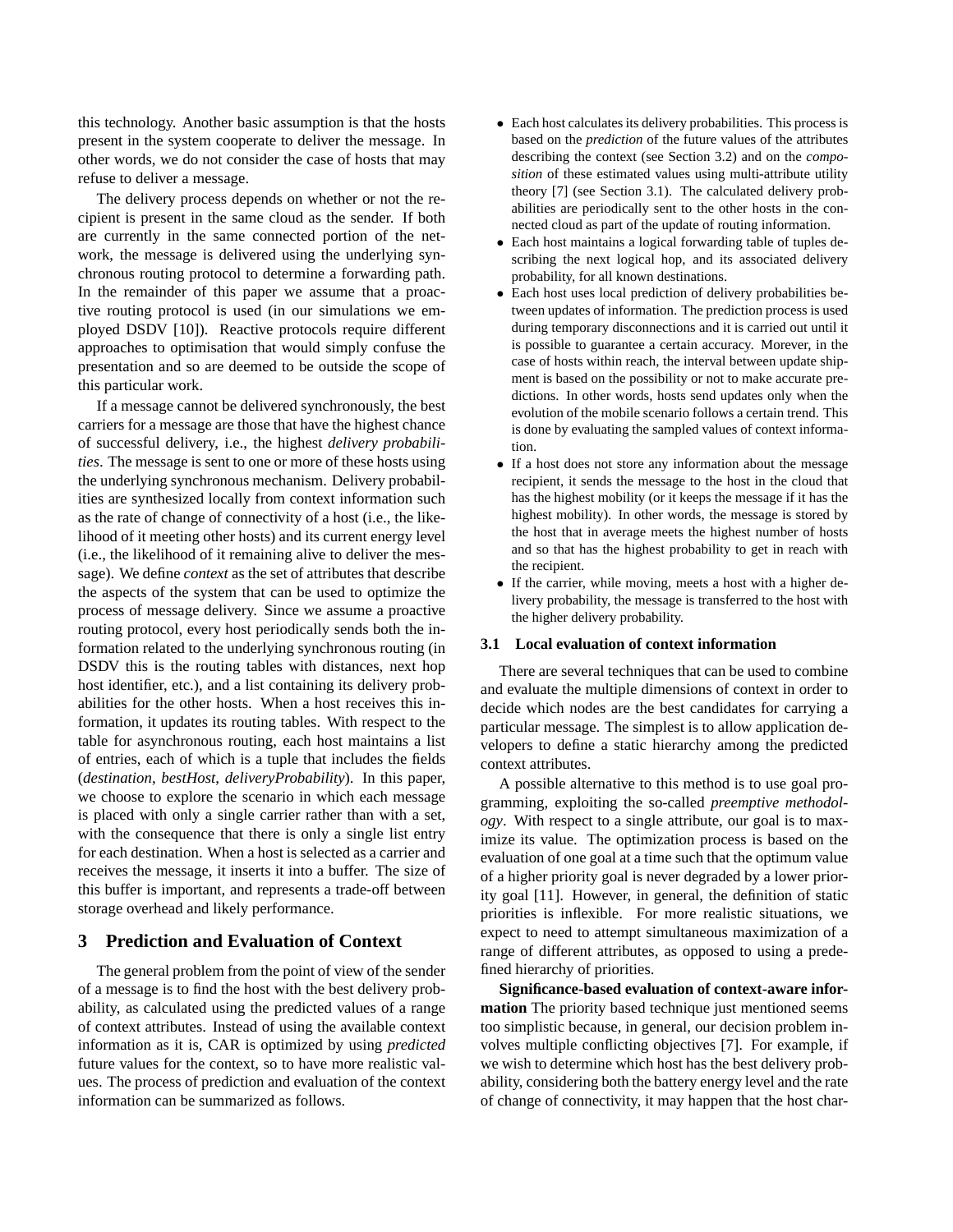acterized by the highest mobility has scarce residual battery energy and vice versa. In general, maximization across all parameters will not be possible and, instead, we must trade off the achievement of one objective (i.e., the maximization of a single attribute) against others.

The context information related to a certain host can be defined using a set of attributes  $(X_1, X_2, ..., X_n)$ . Those attributes denoted with a capital letter (e.g.,  $X_1$ ) refer to the set of all possible values for the attribute, whereas those denoted with a lower case letter (e.g.,  $x_1$ ) refer to a particular value within this set. In the remainder of this section we will use the classical notation of utility theory. Our goal is to allow each host locally to associate a utility function  $U(x_1, x_2, ..., x_n)$ , representing the delivery probability, with every other host.

Our aim is to maximize each attribute, in other words, to choose the host that presents the best trade-off between the attributes representing the relevant aspects of the system for the message delivery.The combined goal function used in the Weights method can be defined as

$$
Maximise\{f(U(x_i)) = \sum_{i=1}^{n} w_i U_i(x_i)\}\
$$

where  $w_1, w_2, ... w_n$  are *significance weights* reflecting the relative importance of each goal.

It is worth noting that, in our case, the solution is very simple, since it consists in the evaluation of the function  $f(U_1, ..., U_n)$  using the values predicted for each host and in the selection of the host  $i$  with the maximum such value. **Autonomic adaptation of the utility function** As it stands, the utility function weights are fixed in advance, reflecting the relative importance of the different context attributes. However, such a formulation is still too static, since it fails to take into account the values of the attributes. Thus, for example, a small drop in battery voltage may be indicative of the imminent exhaustion of the battery; consequently, it would be useful to reduce the weight of this attribute nonlinearly to reflect this.

In general, we wish to adapt the weights of each parameter *dynamically* and in ways that are dependent on the values of those parameters. In other words, we need a runtime self-adaptation of the weightings used for this evaluation process that could be categorized as a typical autonomic mechanism [1]. A simple solution to this problem is the introduction of adaptive weights  $a_i$  into the previous formula, in order to modify the utility function according to the variation of the context.

$$
Maximise\{f(U(x_i)) = \sum_{i=1}^{n} a_i(x_i)w_iU_i(x_i)\}\
$$

 $a_i(x_i)$  is a parameter that may itself be composite. For our purposes, we define it to have three important aspects that help to determine its value, though the model could easily be expanded to incorporate other aspects deemed to be of importance:

a) Criticality of certain ranges of values,  $a_{range_i}(x_i)$ 

b) Predictability of the context information,  $a_{predictability_i}(x_i)$ 

c) Availability of the context information,  $a_{availability_i}(x_i)$ 

We now compose the  $a_i$  weights as factors in the following formula:

$$
a_i(x_i) = a_{range_i}(x_i) \cdot a_{predictability_i}(x_i) \cdot a_{availability_i}(x_i)
$$

*Adaptive weights related to the possible ranges of values assumed by the attributes* We can model the adaptive weights  $a_{range}(x_i)$  as a function whose domain is [0, 1]. For example, with respect to the battery energy level (modeled using the percentage of residual battery energy), we would use a monotonically decreasing (though not necessarily linear) function to assign a decreasing adaptive weight that is, in turn, used to ensure that the corresponding utility function decreases as the residual energy tends towards zero.

*Adaptive weights related to the predictability of the context information* In general, it is possible to exploit different statistical attributes for the analysis of time series. One could, for example, use the *autocorrelation function* to describe the degree of association between values of the time series at different lags. In short, this gives a measure of the predictability of the context information. Furthermore, there are clear guidelines for adapting the use of the autocorrelation function for non-stationary data with both trends and seasonal variations.

In building the autocorrelation function, we first consider the auto-covariance of the time series at lag k. The *lag* represents the time difference (in terms of the number of samples) between the two instants being considered. Therefore, we use the *autocorrelation coefficient*  $\rho_k$ , at lag k defined as follows

$$
\rho_k \equiv Cov(X_t, X_{t+k})/Var(X_t)
$$

It is worth noting that is possible to prove that  $0 \leq |\rho_k| \leq 1$ . The absolute value of  $\rho_k$  is exactly 1 for a perfect autocorrelation, whereas an autocorrelation coefficient close to zero (either positive or negative) indicates little or no correlation between two samples  $X_t$  and  $X_{t+k}$  (i.e., the impossibility of making predictions). In the case of a so-called random series, for a large number n of samples, the value of  $\rho_k$  is approximately equal to 0. We therefore determine parameter  $a_{predictability_i}$  thus  $a_{predictability_i} = |\rho_k|$ . An interesting issue is the choice of the value of the lag  $k$ . It is possible that autocorrelation signals will drift slowly over time and, consequently, the value of  $k$  will also need to change to reflect this. However, we expect the underlying processes that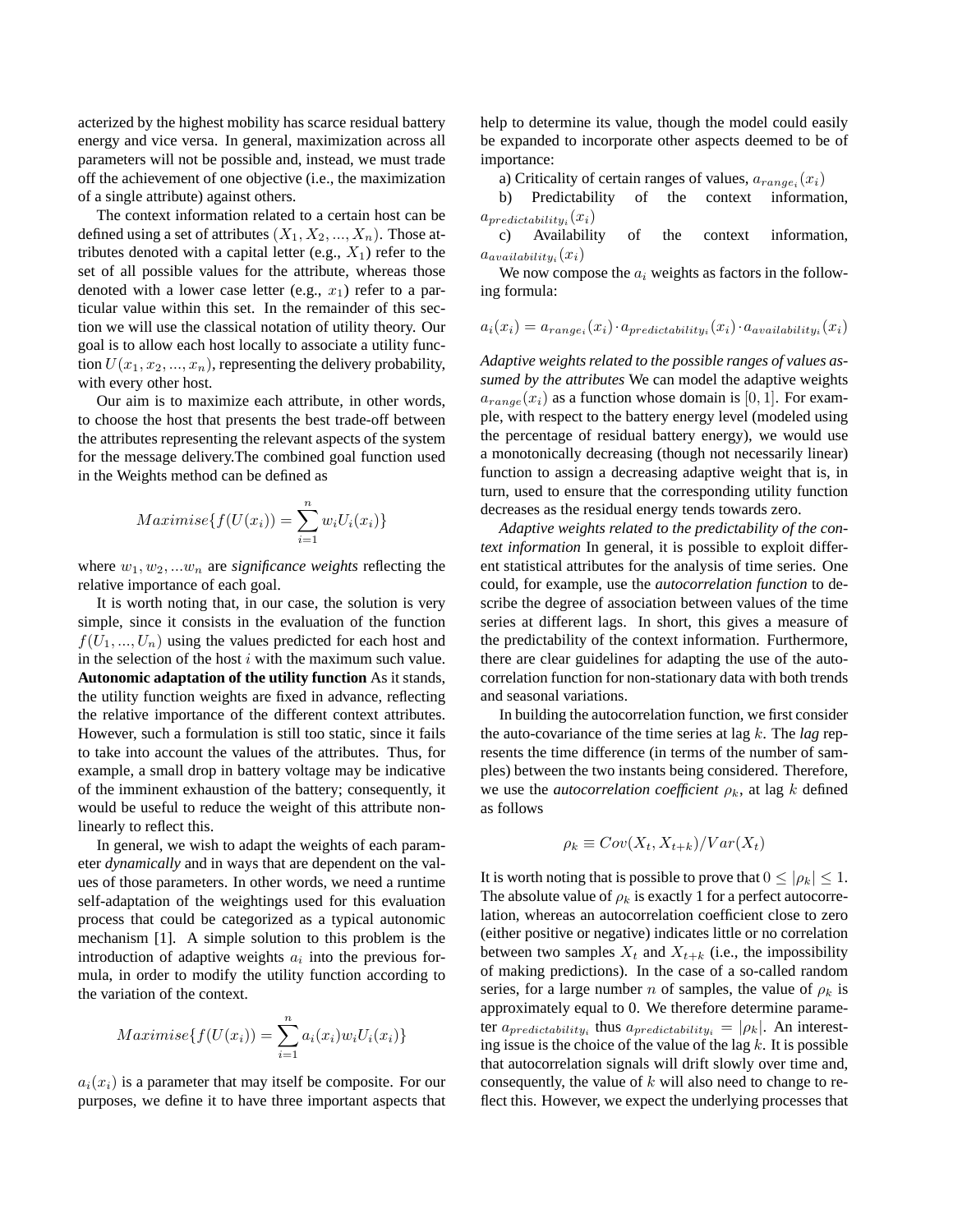determine the nature of the original signal to change slowly if at all.

Thus, in order to adapt the lag value to retain a strongly correlated signal, we adopt a very simple adaptive technique. At the initial instant  $t_0$ , k is set to 1. This is increased, up to a value of  $k_{MAX}$ , if the autocorrelation coefficient is below a given lower bound threshold  $\rho_{strongCorrLB}$ . The process wraps on reaching  $k_{MAX}$ , setting the value of  $k$  back to unity in order to ensure that the entire space is searched. If, on the other hand, the autocorrelation coefficient exceeds an upper bound threshold  $\rho_{strongCorrUB}$ , k is decreased until it reaches the value 1. We can summarize these concepts using the following update equation for the lag  $k$ :

$$
k(t+1) = \begin{cases} 1 & \text{if } t = t_0 \text{ or } k(t) = k_{MAX} \\ k(t) + 1 & \text{if } \rho(t) \le \rho_{strongCorrLB}, k(t) < k_{MAX}, t \ne t_0 \\ k(t) - 1 & \text{if } \rho(t) > \rho_{strongCorrUB}, k(t) \ge 1, t \ne t_0 \\ k(t) & \text{otherwise} \end{cases}
$$

*Adaptive weights related to the availability of the context information* It is unreasonable to assume that all context attributes have the same degree of availability. Thus, we expect to have a time-varying set of attributes available whose values are known or predictable. Attributes may drop out of this set if meaningful values can no longer be predicted for them, since the information on which the prediction would have been based is too old. The simplest approach to this problem is to ensure that missing context information carries an adaptive weight  $a_i$  equal to 0:

$$
a_{availability_i} = \begin{cases} 1 & \text{if the context information is currently available} \\ 0 & \text{if the context information is not currently available} \end{cases}
$$

Formally, to date, we have implicitly assumed that a static set of attributes will be defined. However, it is worth noting that, using this approach, we can dynamically incorporate new attribute values, simply by assuming that they were always there, but had zero weight for  $a_{availabilityi}$ .

**Automatic adaptation of the refresh period of routing tables and context information** In wired networks, routing table state update is often done on an unvarying regular basis as well as on a by-need basis. However, this approach is wasteful in mobile ad hoc environments. Thus, we consider how to adapt the rate of context information dissemination by noting that we already know that such information is predicted by recipients and that such predictions are likely to be most accurate when the signal on which they are based is most predictable. Thus, a possible function for the determination of refresh time is given by:

$$
t(x_1, x_2, ..., x_n) = c \sum_{i=1}^n |\rho_{k_i}|
$$

where c is a constant of proportionality.

There are several possible extensions of this model. For example, one might wish to take account of the absolute value of a parameter in determining update rates. Thus, for example, as battery energy levels decline, one might wish to update information increasingly less frequently despite the consequent unpredictability at the other end, in order to conserve remaining energy. If information at the recipients becomes totally outdated, then  $a_{availability_i}$  will be set to zero for all our attributes and the result is that we will not be likely recipients of messages to transfer, which is in line with the behavior we would expect. Thus, we could replace the simple constant in the above equation with a generic function of values of individual attributes. Likewise, we could obtain a more refined model associating different weights with the autocorrelation coefficient for each attribute in a way similar to that applied previously for composing the utility functions for evaluating which host has the best message delivery probability.

#### **3.2 Prediction of the context information attributes using Kalman filters**

Kalman filter prediction techniques [6] were originally developed in automatic control systems theory. These are essentially a method of discrete signal processing that provides optimal estimates of the current state of a dynamic system described by a *state vector*. The state is updated using periodic observations of the system, if available, using a set of *prediction recursive equations*.

Kalman filter theory is used in CAR both to achieve more realistic prediction of the evolution of the context of a host and to optimize the bandwidth use. As discussed above, the exchange of the routing tables that store the delivery probabilites is a potentially expensive process, and unnecessarily so where such information is relatively easily predictable.

If it is possible to predict future values of the attributes describing the context, it is possible to update the delivery probabilities stored in the routing tables, even if fresh information is unavailable. Fortunately, it is possible to express this prediction problem in the form of a state space model. We have a time series of observed values that represent context information. From this it is possible to derive a prediction model based on an inner state that is represented by a set of vectors, and to add to this both trend and seasonal components [2]. It is worth noting that one of the main advantages of the Kalman filter is that it does not require the storage of the entire past history of the system, making it suitable for a mobile setting in which memory resources may potentially be very limited.

#### **4 Simulation and Results**

We evaluated the CAR algorithm by using the OmNet++ discrete event simulator [14]. In order to obtain credible results and to test the peculiar characteristics of our protocol, it was also necessary for us to develop a new group mobility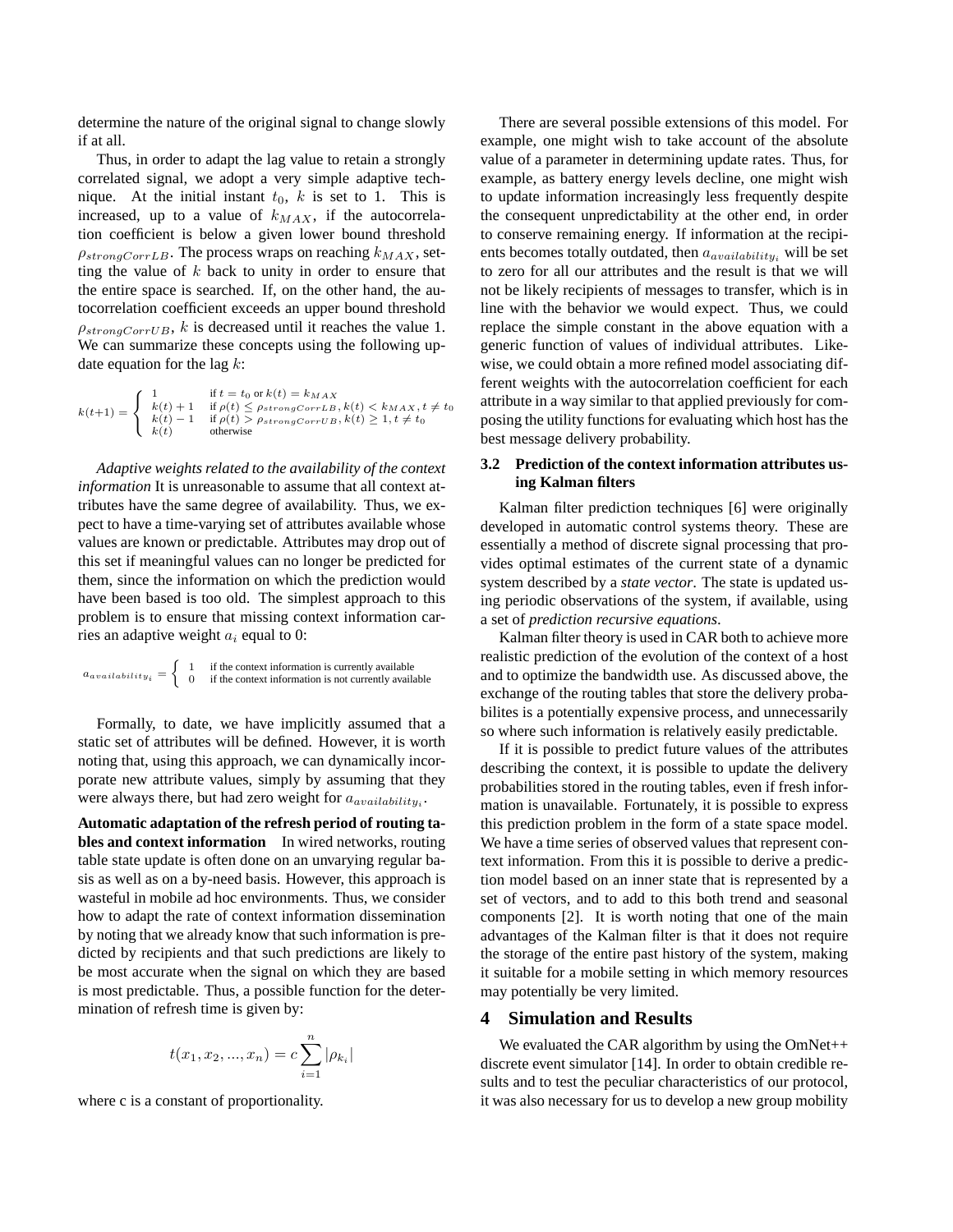model, that will be presented in Section 4.

**Description of the simulation** For reasons of space and in order to allow for fair comparison with existing research, we report results based on simulations that use only part of the full generality of the CAR algorithm. Thus, we simulated the CAR model using a utility function based on the evaluation of two attributes: (i) the change rate of connectivity and (ii) the probability of being located in the same cloud as the destination. We made the assumption that these factors have the same relevance, so assigned them the same weights in the evaluation of the overall utility (i.e.,  $w_i =$ 0.5). Moreover, we also assumed that all the possible values in the range had the same importance (i.e,  $a_{range_i}(x_i)$ = 1) and that the the values of attributes are always available during the simulation (i.e.,  $a_{availability_i}(x_i) = 1$ ). The change rate of connectivity attribute is locally calculated by examining the percentage of a node's neighbors that have changed their connectivity status (connected to disconnected, or vice versa) between two instants. The colocation attribute measures the percentage of time that two hosts have been in reach. To calculate it, we periodically run a Kalman filtering process, assuming that the value is 1 if the host is currently in reach or 0 if not. Clearly, the resultant predicted values will be in the range  $[0, 1]$  and they will directly express an estimation of the probability of being in reach of the host in the future.

We implemented a simplified version of the DSDV protocol [10] in order to simulate and test the synchronous delivery in connected portions of the network, as described in Section 2. Each host maintains a *routing and context information table* used for asynchronous and synchronous (DSDV) routing. Each entry of this table has the following structure:

#### (targetHostId, nextHopId, dist, bestHostId, delProb)

The first field is the recipient of the message, the second and the third are the typical values calculated in accordance with the DSDV specification, whereas the fourth is the identifier of the host with the best delivery probability, the value of which is stored in the last field. The overhead due to the addition of this field to the standard format of routing tables of DSDV is negligible. It is worth noting that all the autonomic mechanisms, such as the variable refresh period of routing tables, described previously, were implemented.

We also simulated flooding and the epidemic protocols in order to provide comparators for the performance of the CAR solution. The implementation of the epidemic protocol follows the description presented in [13].

We evaluated the performance of each protocol sending 100 messages with a simulation time equal to 300 seconds. The messages were sent after 40 seconds, in order to allow for the settling of initial routing table exchanges, and the intervals between each message were modeled as a Poisson

process, with  $\lambda = 5s^{-1}$ , and the consequence that all messages are sent in about 20 seconds. The sender and receiver of each message are chosen randomly.

In the CAR simulation, each message has a field that is similar to a *time to live* value that is decreased each time that the message is transferred to another host (the initial value being 15). Moreover, in this case, we also introduced a *split horizon* mechanism to prevent messages from being retransmitted unnecessarily. The buffer for each node was set to 20 messages, unless otherwise specified.

The one key aspect of the simulation not yet addressed is that of the mobility model. Clearly, the random way-point mobility model, which is used extensively in such studies, largely for reasons of simplicity, does not accurately reflect human behaviour and annihilate the effect of the prediction since movement is entirely random. Consequently, we devised a new group-based mobility model [9]. This is presented briefly in the following section.

**Mobility model** Mobility models that assume that individuals move independently of one another in random ways are unrealistic in terms of the deployment scenarios for ad hoc networks that are most commonly expounded. For example, on a battlefield, it would be indicative of a very troubled army if each soldier were to move randomly with respect to all others. Thus, we have developed a new model with a form of hierarchical clustering that better reflects the ways in which collections of people are structured at an organizational level and, consequently, the ways in which they move [9]. Thus, we introduce the concept of a collection of nodes, which has its own motion overlaid on a form of random motion within the cloud. By parameterizing this model differently, we can represent different archetypes: for example, one would expect to use different parameters for an academic who spends her life traveling between home and the university, interacting with a very closed set of people, as opposed to a salesman who travels much more extensively and interacts less discriminatingly. A host that belongs to a cloud moves inside it towards a goal (i.e, a point randomly chosen in the cloud space) using the standard random waypoint model. When a host reaches a goal, it also implicitly reaches a decision point about whether to remain within the cloud, and, if leaving, to where it should go. Each of these decisions is taken by generating a random number and comparing it to a threshold (which is a parameter of the model). It is worth noting that clouds also move towards randomly chosen goals in the simulation space.

**Simulation Configuration** 50% of the hosts are initially placed randomly in a cloud, whereas the others are positioned randomly in the simulation area. Each cloud is defined using a squared area with a side length of 200 m. In other words, we randomly select the point  $(minX, minY)$ that, together with the length of the side, defines the cloud area. For these simulations, there is only a single level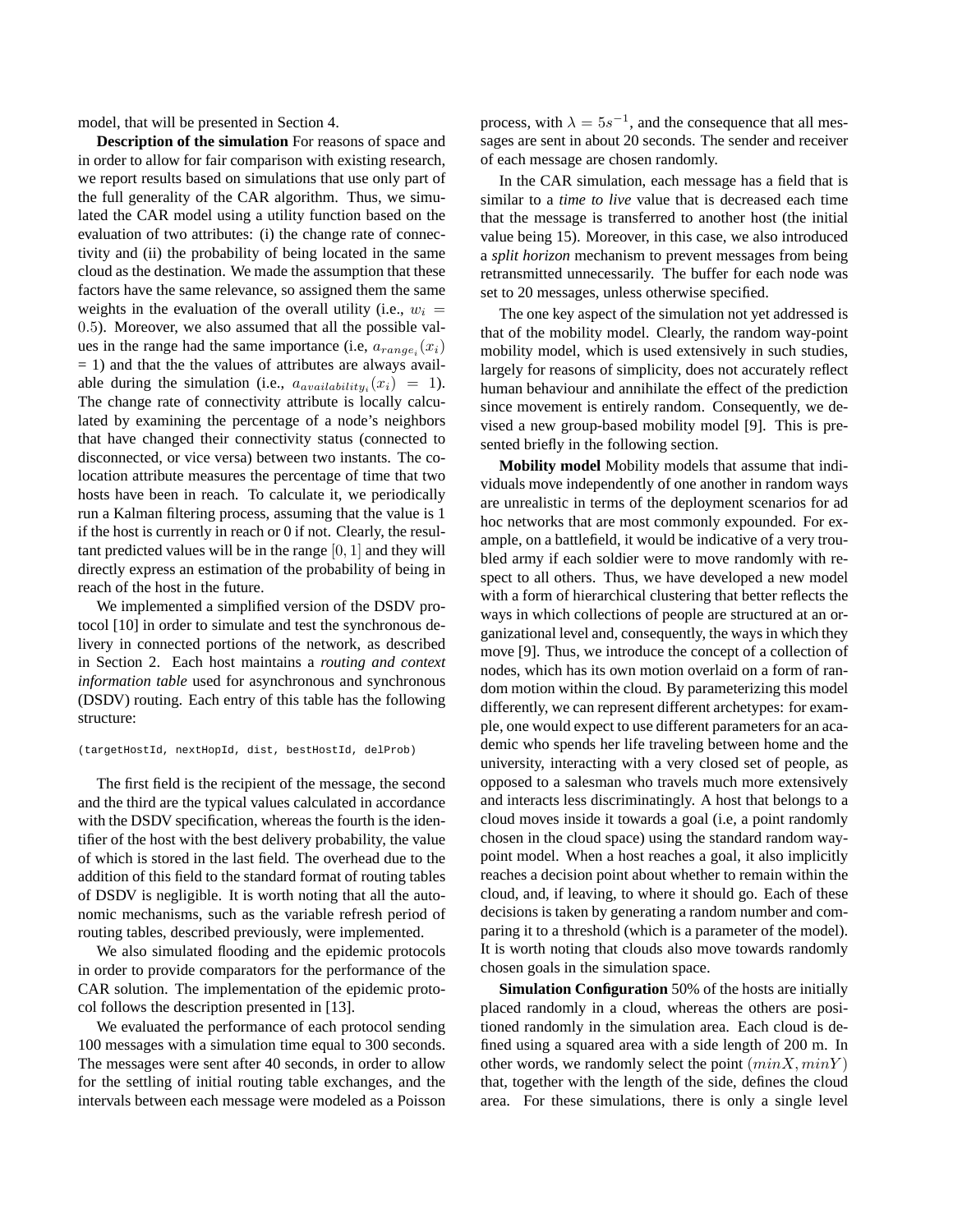of cloud. Every host is characterized by two values,  $P_{escape}$ , indicating the probability of escaping from the current cloud, and  $P_{escapeCloud}$  describing the probability of choosing a new goal in the space between clouds. Each cloud moves with a random speed (with a value in the range 1-2 m/s); moreover, each host moves with a randomly generated different speed (with a value in the range 1-3 m/s). It is worth noting that the movement of a host is the result of the composition of these speeds. In our simulation, the positions of all the hosts and clouds are updated every second. When a cloud reaches its goal, a new goal is chosen in the simulation space. When a host reaches its goal, a threshold probability  $P_{escapeThreshold}$  is generated randomly (its range is clearly [0, 1]). If its  $P_{escape}$  is greater than  $P_{escapeThreshold}$  the new goal is chosen outside the current cloud, else inside. If outside, we randomly generate  $P_{escapeCloudThreshold}$  and compare it to  $P_{escapeCloud}$ to determine whether or not the goal should be chosen in some other cloud or in the open space between clouds. For those hosts that are already outside a cloud, the choice of a new goal is done in an analogous way.

**Analysis of results** In this subsection we will analyze the results of our simulations, comparing the performance of CAR with the flooding and epidemic protocols. We will discuss the variation of some performance indicators as functions dependent on the density of hosts (i.e., the number of the hosts in the simulation area) and the size of the buffers used to store messages in both the epidemic and CAR.

In Figure 1.a, there is a comparison between the delivery ratios of the three protocols in each of three different scenarios (with 16, 24 and 32 hosts). In all cases, the number of messages that may coexist within a node's buffer is unconstrained.

CAR achieves a performance between that of flooding and epidemic routing, as expected. Flooding suffers from the inability to deliver messages to recipients that are in other clouds when the messages are sent but is here simply as a comparator to demonstrate the numbers of messages being delivered that cannot be delivered directly, because the recipient is in a cloud different from the cloud of the sender. The epidemic protocol can be considered optimal in terms of delivery ratio, simply because each message is propagated to all accessible hosts, all of which have buffers large enough to hold it. In CAR, we have chosen to operate under the most stringent conditions: there is only ever a single copy of each message, which represents the worst case for this protocol. Clearly, it would be possible to trade off a small amount of intelligent replication (to improve the delivery ratio) against an increase in overhead.

The dependency of the delivery ratios on the buffer size is similar for all the protocols (see in Figure 1.b the results for the 32 hosts scenario). Both of these demonstrate a substantial degradation of their performance as buffer size decreases; however, this phenomenon is more evident in the epidemic approach as a result of the degree of replication of messages.

Figure 1.c is interesting because there are two competing effects at work for the epidemic protocol. When the buffer size is small, there is a high probability that messages will be eliminated due to overflow, as discussed above. Consequently, the number of messages exchanged is also low. At the other end of the scale, as the buffer size increases to a point where it can accommodate all the messages in the system, there is no repeated exchange of messages, so the number is also low. In the middle of the range, however, the buffer size is insufficient to hold all messages and there is a cycle in which messages are eliminated by buffer overflow and then reinstated by other nodes, resulting in very high overhead. In the case of CAR, it is worth noting that the overhead in terms of the number of messages exchanged is more or less constant, regardless of buffer size, demonstrating its *scalability*. CAR will always be the limiting case for performance under this metric because it only creates a single copy of each message. Thus, even at the point where buffer size becomes effectively infinite, the epidemic protocol will necessarily exchange more messages than ours, simply as a result of the replication.

Figure 1.d shows the distribution of the number of messages with respect to their delivery latency in the 32 hosts scenario. It is possible to observe that a proportion of the messages are delivered more or less immediately, since the recipients are in the same cloud as the sender. This phenomenon is more evident for the epidemic protocol since it allows for a rapid dissemination of the information in connected clouds.

# **5 Discussion and Concluding Remarks**

A number of approaches have been proposed to enable asynchronous communication in mobile ad hoc networks. The epidemic routing protocol [13], described earlier, that forms the basis for much of the work in this field, applied this early approach to the field of asynchronous message delivery, but in a rather naive fashion. Chen and Murphy refined the epidemic model, presenting the so-called Disconnected Transitive Communication paradigm [3]. Their approach is similar to ours, since it essentially argues for the use of utility functions, but it provides a general framework rather than a detailed instantiation, and so aspects related to the composition of calculated delivery probabilities are almost entirely missing. In [8], Lindgren et al. propose a probabilistic routing approach to enable asynchronous communication among intermittently connected clouds of hosts. Their approach is based on the fact that the exploited communication model is typically transitive and, for this reason, the probability of message delivery must be calculated accordingly. In [5], Fall proposes the Delay Tolerant Network